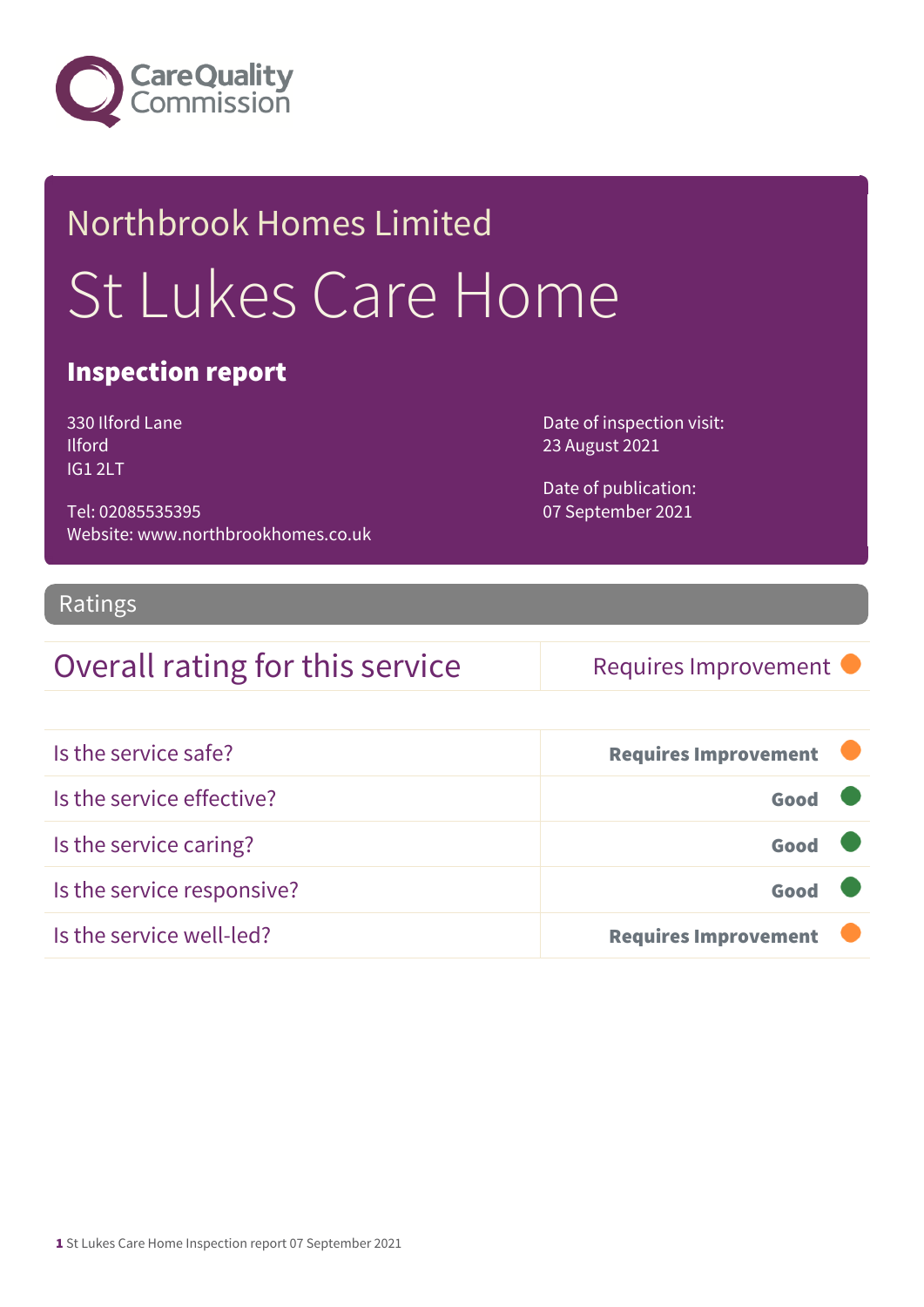### Summary of findings

#### Overall summary

#### About the service

St Lukes Care Home is a care home registered to accommodate and support up to five people with learning disabilities. At the time of the inspection, five people were living at the home. The service is a two-floor building. Each floor has separate adapted facilities.

We expect health and social care providers to guarantee people with a learning disability the choices, dignity, independence and good access to local communities that most people take for granted. Right Support, right care, right culture is the statutory guidance which supports CQC to make assessments and judgements about services providing support to people with a learning disability and/or autistic people.

#### People's experience of using this service

Risk assessments were not completed for people with certain health conditions to ensure they were safe at all times. Medicines were not always being managed safely. Controlled drugs were not being stored securely and for medicines as needed (PRN), protocols were not in place to ensure they were administered safely.

Quality assurance systems were not robust to identify the shortfalls we found with risk assessments and medicine management. We made a recommendation in this area.

Pre-employment checks had been carried out to ensure staff were suitable to support people. People told us they felt safe at the home and staff were aware of how to safeguard people from abuse. There were appropriate numbers of staff to support people when required. Systems were in place to prevent and minimise the spread of infections.

Staff had completed essential training to perform their roles effectively and felt supported in their roles. People were supported to have maximum choice and control of their lives and staff supported them in the least restrictive way possible and in their best interests; the policies and systems in the service supported this practice. People had choices during mealtimes and had access to healthcare services.

People received care from staff who were caring and had a good relationship with them. Staff respected people's privacy and dignity. People were encouraged to be independent and to carry out tasks without support.

People received person centred care. Care plans had been reviewed regularly to ensure they were accurate. People participated in activities to support them to develop and maintain relationships to avoid social isolation.

Feedback was sought from people and relatives and this was used to make improvements to the home.

For more details, please see the full report which is on the CQC website at www.cqc.org.uk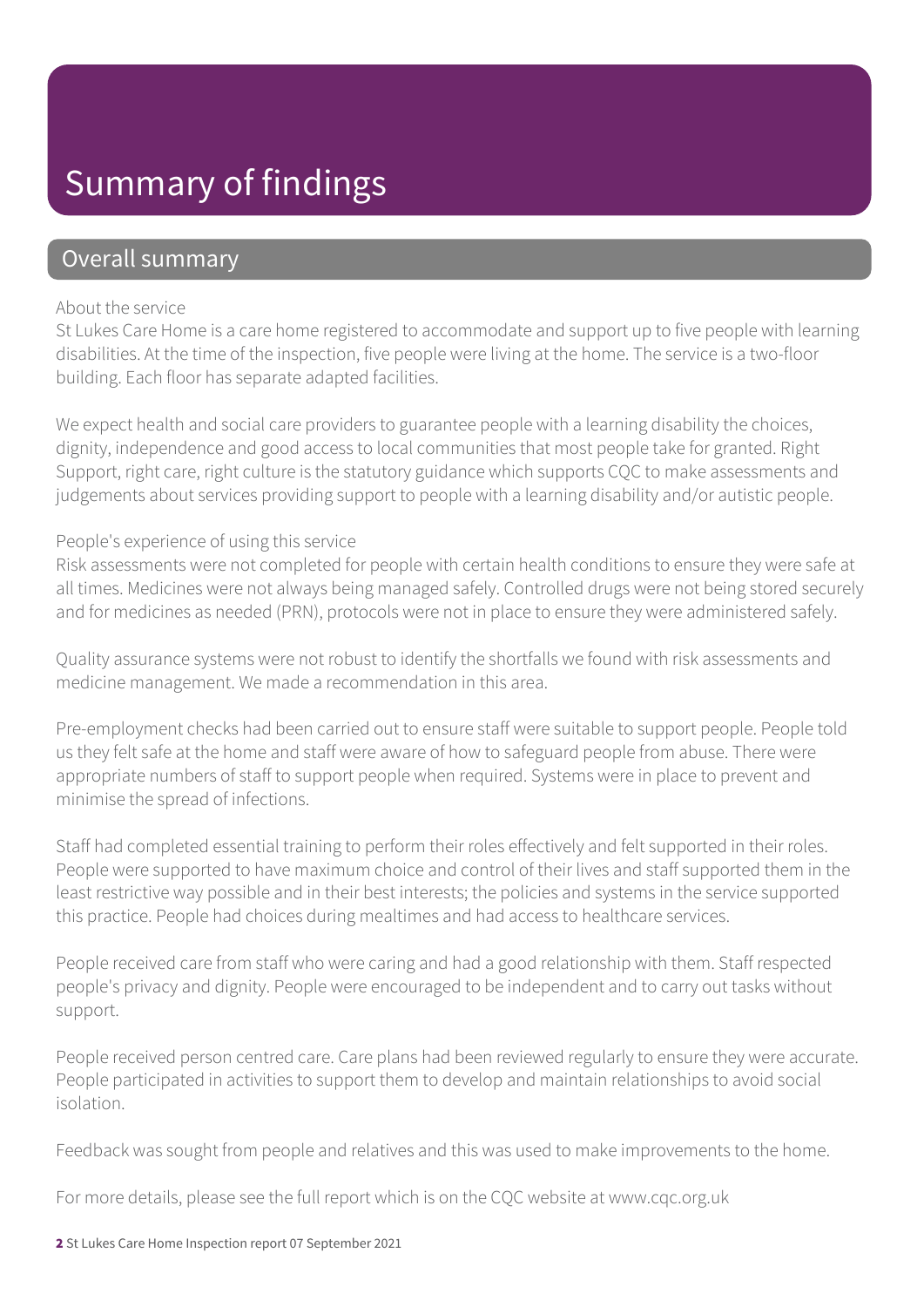#### Rating at last inspection

This service was registered with us on 1 February 2020 and this was the first inspection.

#### Why we inspected

This was a planned inspection based on when the service registered with us.

We looked at infection prevention and control measures under the Safe key question. We look at this in all care home inspections even if no concerns or risks have been identified. This is to provide assurance that the service can respond to COVID-19 and other infection outbreaks effectively.

#### Enforcement

We have identified breaches in relation to risk assessments, medicine management and good governance. You can see what action we have asked the provider to take at the end of this full report.

#### Follow up

We will continue to monitor information we receive about the service until we return to visit as per our reinspection programme. If we receive any concerning information we may inspect sooner.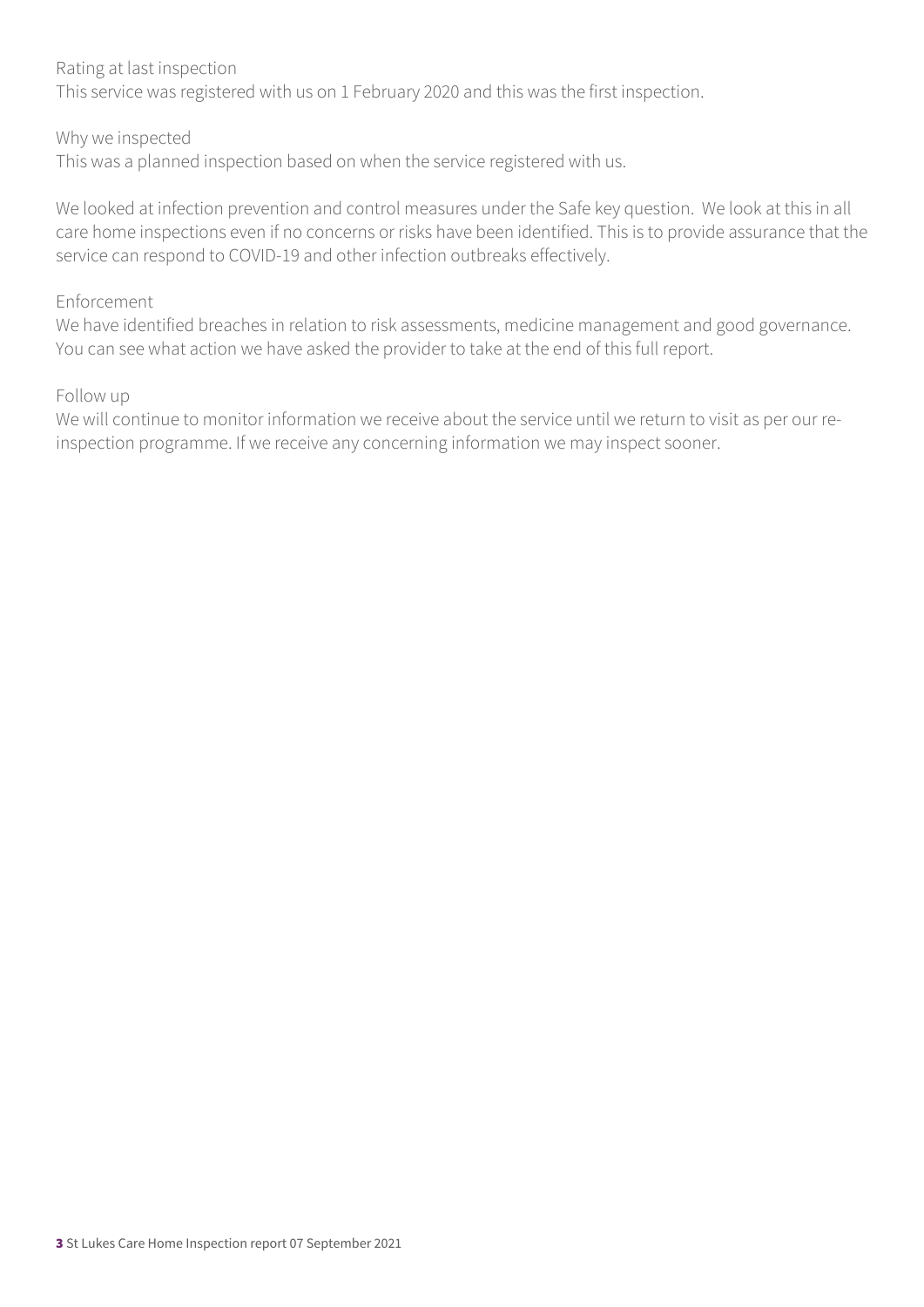### The five questions we ask about services and what we found

We always ask the following five questions of services.

| Is the service safe?                          | <b>Requires Improvement</b> |
|-----------------------------------------------|-----------------------------|
| The service was not always safe.              |                             |
| Details are in our safe findings below.       |                             |
| Is the service effective?                     | Good                        |
| The service was effective.                    |                             |
| Details are in our effective findings below.  |                             |
| Is the service caring?                        | Good                        |
| The service was caring.                       |                             |
| Details are in our caring findings below.     |                             |
| Is the service responsive?                    | Good                        |
| The service was responsive.                   |                             |
| Details are in our responsive findings below. |                             |
| Is the service well-led?                      | <b>Requires Improvement</b> |
| The service was not always well-led.          |                             |
| Details are in our well-led findings below.   |                             |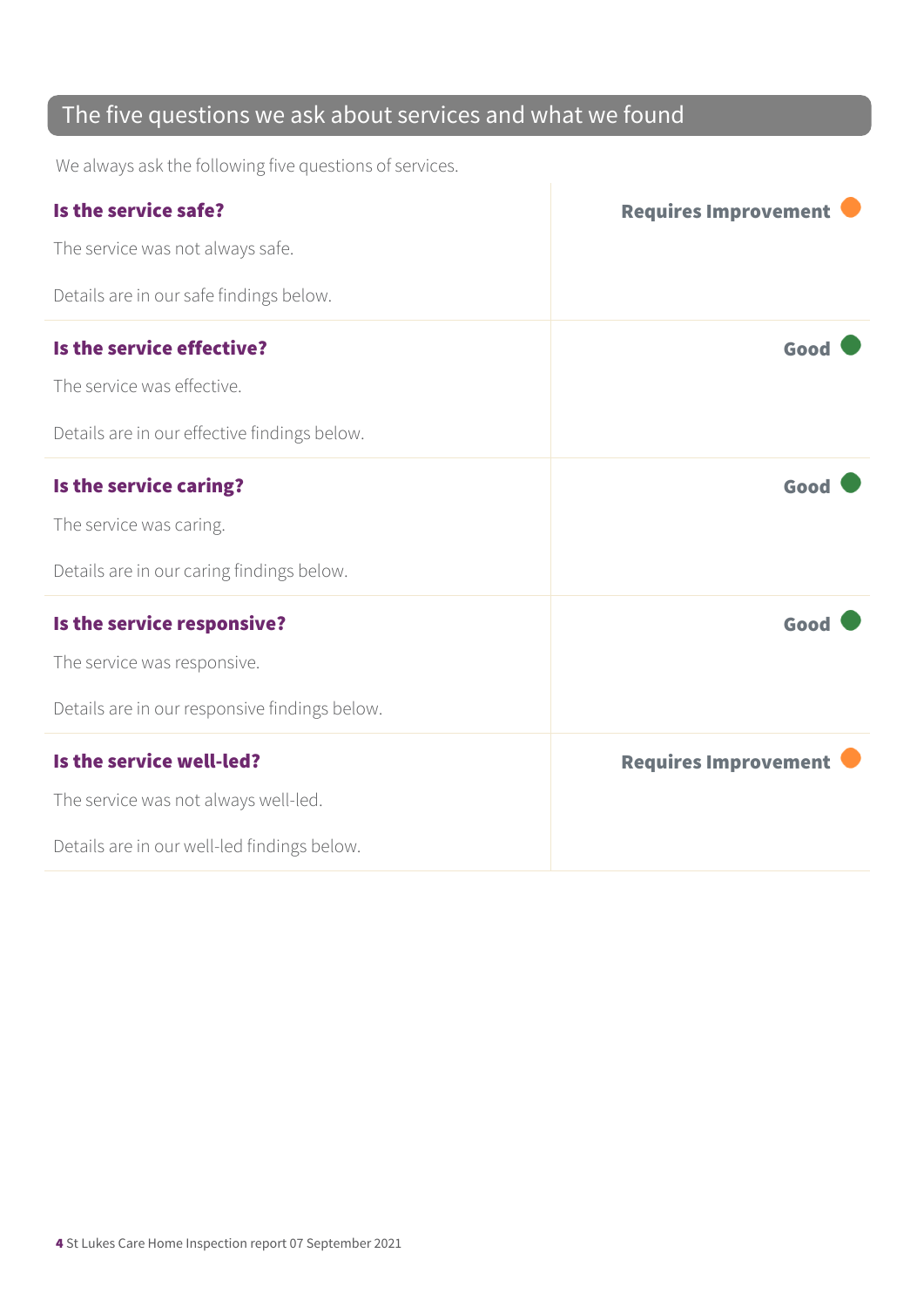

# St Lukes Care Home

#### Detailed findings

### Background to this inspection

#### The inspection

We carried out this inspection under Section 60 of the Health and Social Care Act 2008 (the Act) as part of our regulatory functions. We checked whether the provider was meeting the legal requirements and regulations associated with the Act. We looked at the overall quality of the service and provided a rating for the service under the Care Act 2014.

As part of this inspection we looked at the infection control and prevention measures in place. This was conducted so we can understand the preparedness of the service in preventing or managing an infection outbreak, and to identify good practice we can share with other services.

Inspection team The inspection was carried out by one inspector.

#### Service and service type

St Lukes Care Home is a care home providing care and support to people with learning disabilities. People in care homes receive accommodation and nursing or personal care as single package under one contractual agreement. CQC regulates both the premises and the care provided, and both were looked at during this inspection.

The home had two registered managers. One of the registered managers was a Director of the provider organisation and the other registered manager was the home manager. A registered manager is a person who has registered with the Care Quality Commission to manage the service. Like registered providers, they are 'registered persons'. Registered persons have legal responsibility for meeting the requirements in the Health and Social Care Act 2008 and associated Regulations about how the service is run.

#### Notice of inspection

The inspection was unannounced.

#### What we did before the inspection

We reviewed the information we already held about the service. This included registration information and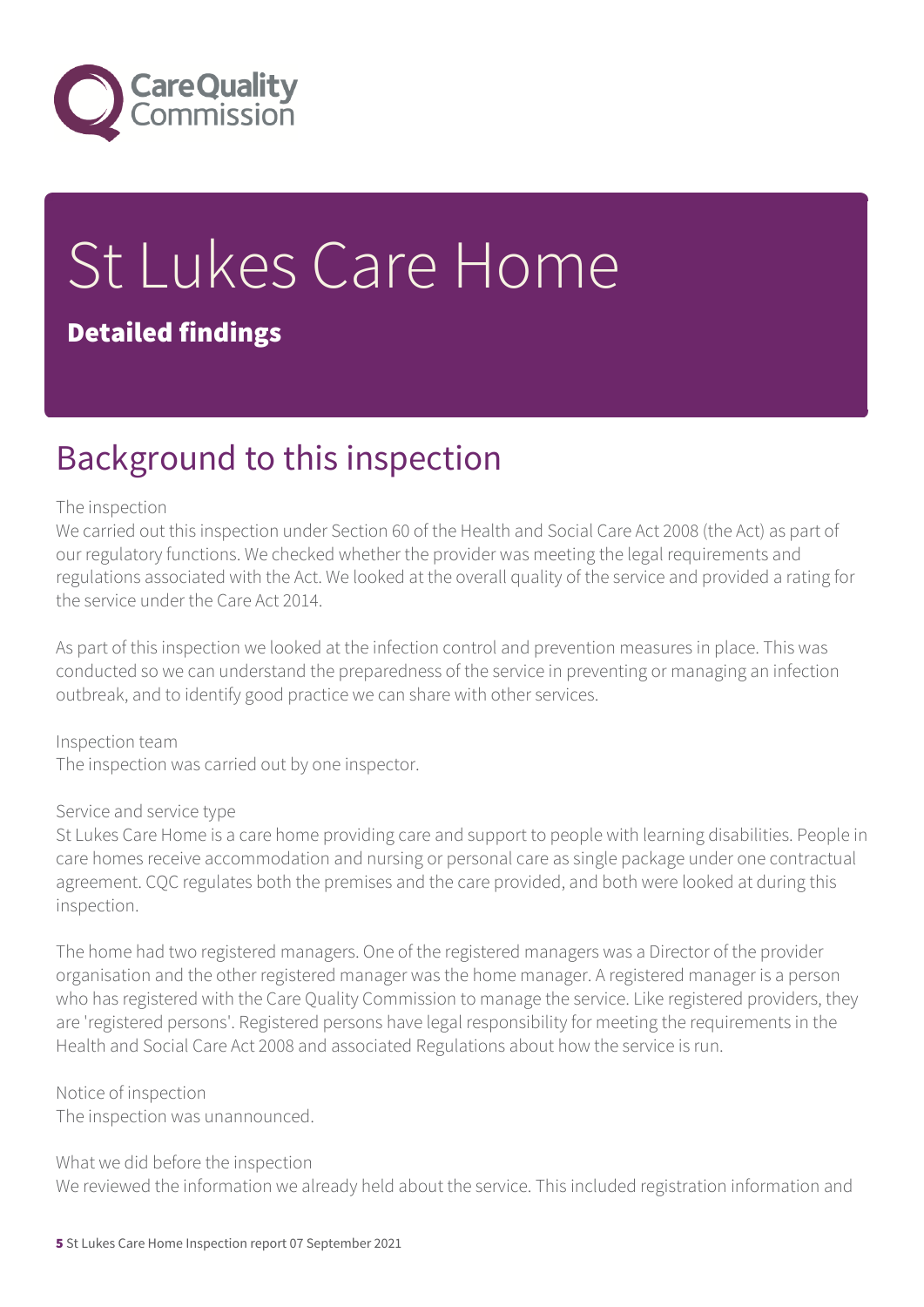notifications. A notification is information about important events, which the provider is required to tell us about by law. We used all of this information to plan our inspection.

#### During the inspection.

During the inspection, we spoke with two people who lived at the home, both the registered managers and two care staff. We reviewed documents and records that related to people's care and the management of the service. We reviewed three care plans, which included risk assessments and four staff files, which included pre-employment checks. We looked at other documents such as training, medicine and quality assurance records.

#### After the inspection

We continued to seek clarification from the provider to validate evidence found. We looked at training data and a range of policies. We also spoke to two relatives by telephone and contacted professionals for feedback.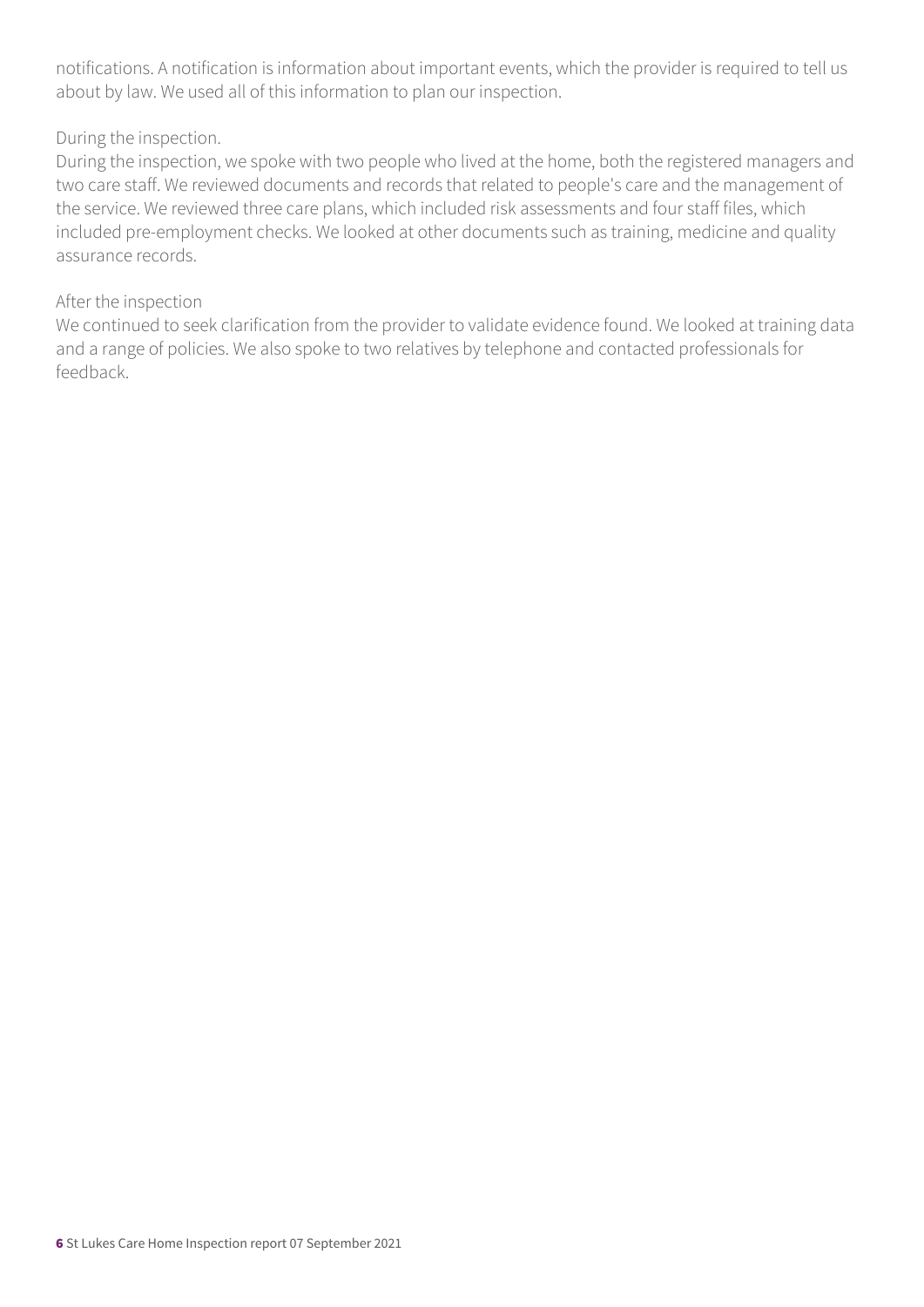### Is the service safe?

### Our findings

Safe – this means we looked for evidence that people were protected from abuse and avoidable harm.

This is the first inspection for this newly registered service. This key question has been rated requires improvement. This meant some aspects of the service were not always safe and there was limited assurance about safety. There was an increased risk that people could be harmed.

Assessing risk, safety monitoring and management

- Sufficient risk assessments were not in place to ensure people were safe at all times.
- Risk assessments had not been completed in relation to people's health conditions. For example, we found people were at risk of diabetes and stroke and another person's health condition meant they may pose a risk to other people living at the house. Risk assessments had not been completed to ensure risks associated with aforementioned health conditions were mitigated.
- Failure to complete risk assessments in these areas meant that there was a risk people may not receive safe care at all times.
- We fed this back to both the registered managers who told us that they would ensure risk assessments were put in place immediately. We received confirmation that risk assessments in these areas had been completed.
- Positive behaviour plans were in place and included risk assessment for people that may demonstrate behaviours that may challenge, which included triggers and de-escalation techniques. There were also risk assessments for people at risk of leaving without support required to keep them safe when out in the community, and nutrition.

#### Using medicines safely

- Medicines were not always being managed safely.
- PRN medicines, which are medicines to be given when needed were administered as required. However, we found that there were no PRN protocols in place to ensure they were administered safely. Protocols should include when to administer PRN medicines, alternative support and dosage instructions.
- Controlled drugs, which are certain medicines that require strict legal controls were not being stored securely. They should be stored in a controlled drugs cupboard and not stored with other medicines. We found controlled drugs were not stored in line with guidance and as securely as they should be. We fed this back to the registered managers and a controlled drugs cupboard was ordered promptly. We checked the controlled drugs register and found they were administered as prescribed and recorded appropriately.
- Medicine Administration Records (MAR) showed that medicines were administered as prescribed.
- We observed that staff gave people their medicines safely, asking for the person's consent and ensuring the person took their medicine safely. Once the medicine was administered, this was recorded on the MAR.
- Staff had been trained in medicines management and had received a competency assessment to check their understanding of medicine.

We found no evidence people had been harmed however, risk assessments were not completed in full to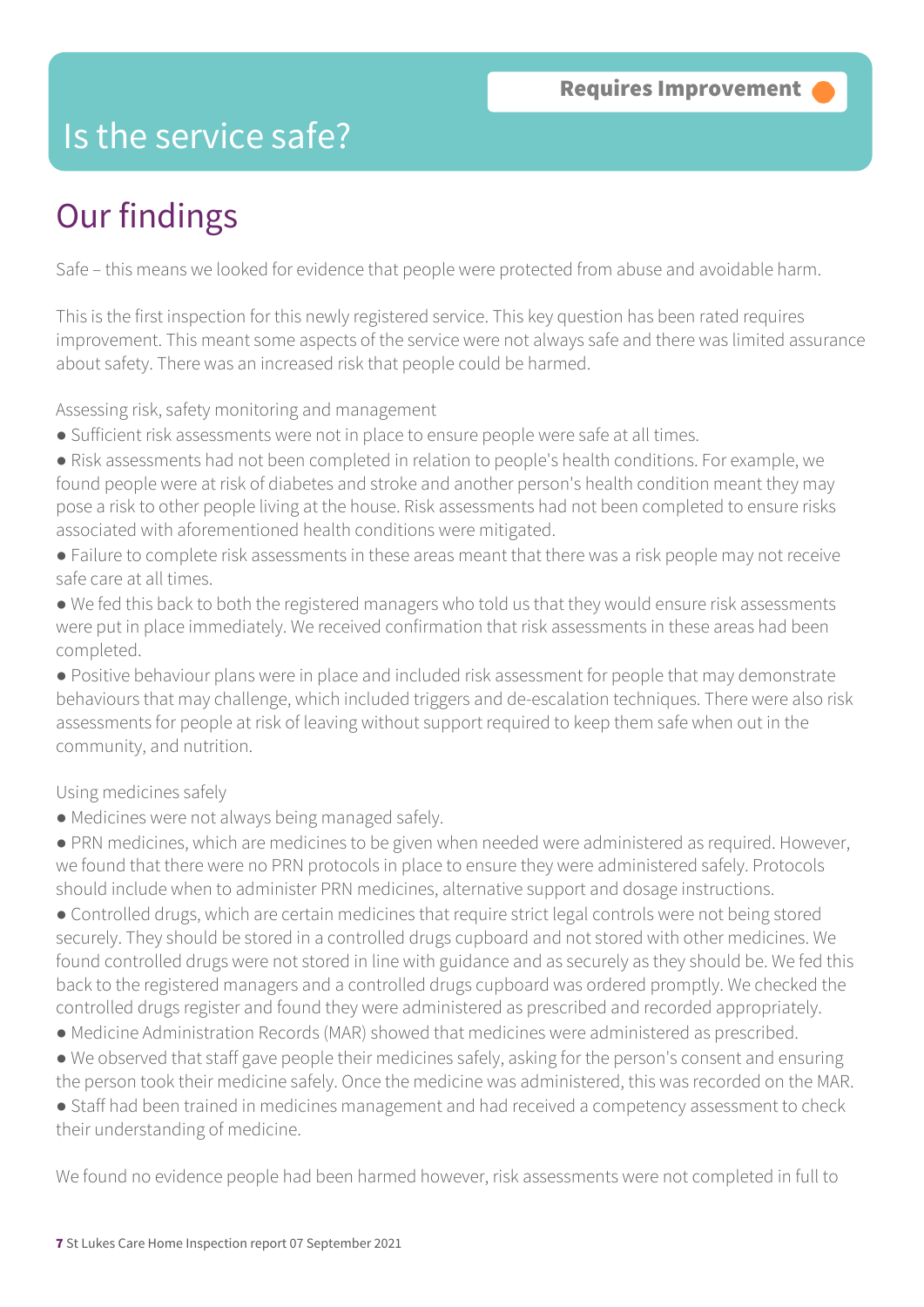demonstrate the appropriate management of risks and to ensure support and care was always delivered in a safe way. Medicines were not being managed safely to ensure people received their medicines safely at all times. This was a breach of regulation 12 of the Health and Social Care Act 2008 (Regulated Activities) regulations 2014.

Learning lessons when things go wrong

- There was a system to learn lessons following incidents.
- The management team were aware of how to manage accidents and incidents and told us these would always be investigated and analysed to learn from lessons to minimise the risk of re-occurrence.
- An accidents and incident policy was in place and we were shown a template that would be used to record accident and incidents.

Systems and processes to safeguard people from the risk of abuse

● People were protected from the risk of abuse. A person told us, "I like it here. Extra love here. Everything is good." A relative commented, "Yes, [person] is safe."

● There were processes in place to minimise the risk of abuse and incidents. Staff had been trained in safeguarding and understood how to safeguard people from harm. A safeguarding and whistleblowing policy was in place.

#### Staffing and recruitment

● There were enough staff to support people safely. A staff member told us, "We always have more staff than less." We observed staff were available when people wanted them and they responded to people's requests promptly. Staff spent time with people engaging in personal conversations and activities.

● Records showed relevant pre-employment checks, such as criminal record checks, references and proof of the person's identity had been carried out.

#### Preventing and controlling infection

- We were assured that the provider was preventing visitors from catching and spreading infections.
- We were assured that the provider was meeting shielding and social distancing rules.
- We were assured that the provider was admitting people safely to the service.
- We were assured that the provider was using PPE effectively and safely.
- We were assured that the provider was accessing testing for people using the service and staff.
- We were assured that the provider was promoting safety through the layout and hygiene practices of the premises.

● We were assured that the provider was making sure infection outbreaks can be effectively prevented or managed.

● We were assured that the provider's infection prevention and control policy was up to date.

● We were assured the provider was facilitating visits for people living in the home in accordance with the current guidance.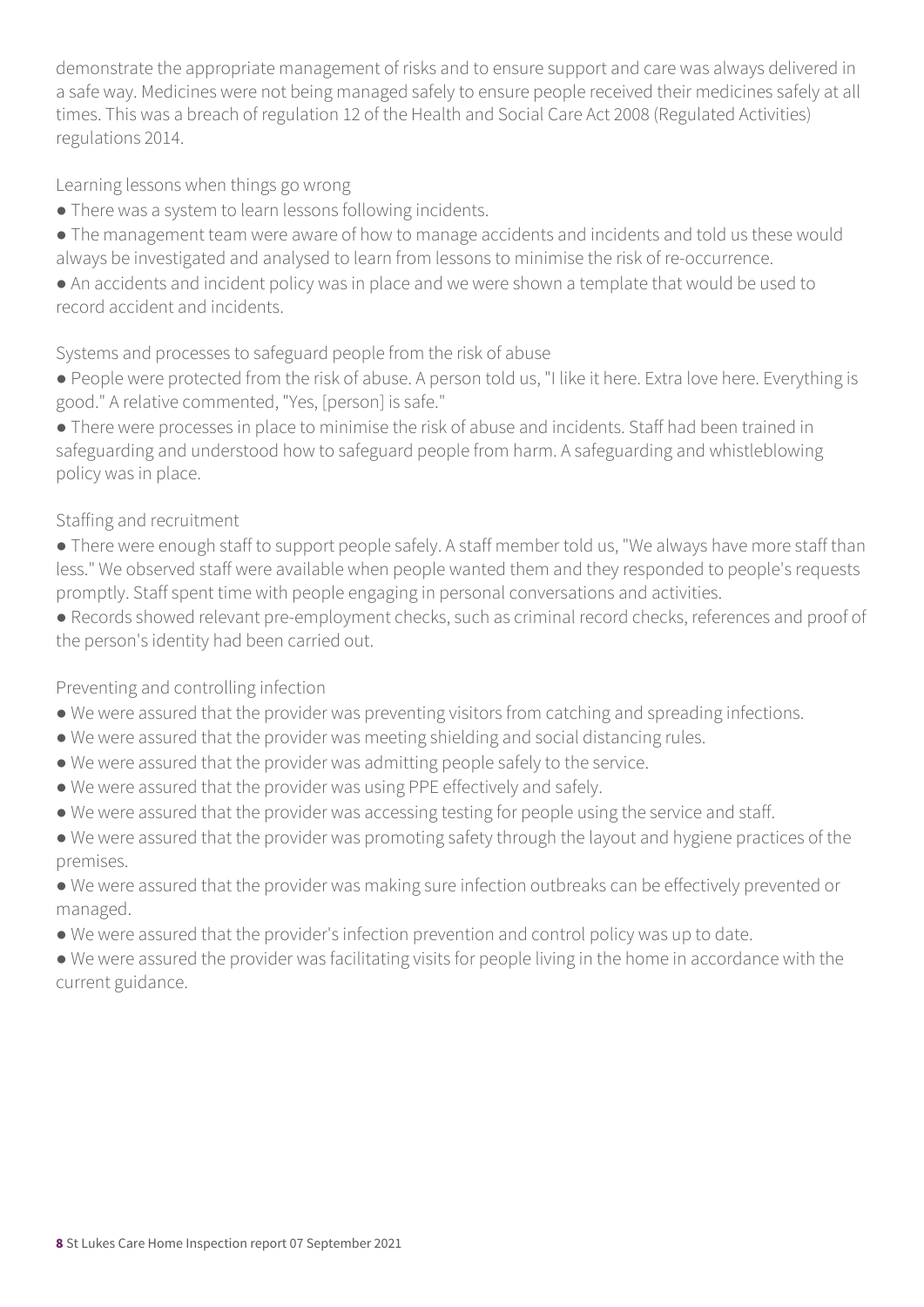### Is the service effective?

### Our findings

Effective – this means we looked for evidence that people's care, treatment and support achieved good outcomes and promoted a good quality of life, based on best available evidence.

This is the first inspection for this newly registered service. This key question has been rated good. This meant people's outcomes were consistently good, and people's feedback confirmed this.

Staff support: induction, training, skills and experience

- Staff had been trained and supported to perform their roles effectively.
- Staff had completed mandatory training and refresher courses to perform their roles effectively. A training matrix was in place, which ensured the management team had oversight of training and when refreshers were due. A staff member told us, "I get very good training here. All the training I have has been very good." A relative commented, "[Person] is getting the right support and care."
- Regular supervisions and appraisals had been carried out. These focused on objectives, performance and training and enabled staff to discuss any issues they may have.
- Staff told us they felt supported. A staff member told us, "[Registered manager] is very friendly, they ask everyday if we are ok. They always ask if residents are ok. We are supported well."

Assessing people's needs and choices; delivering care in line with standards, guidance and the law

- Systems were in place to assess people's needs and choices.
- Pre-assessments had been carried out to identify people's backgrounds, health conditions and support needs to determine if the service was able to support them.
- Regular reviews had been carried out with people regularly to ensure people received support in accordance with their current circumstances.
- This meant that people's needs, and choices were being assessed comprehensively to achieve effective outcomes for their care.

Supporting people to eat and drink enough to maintain a balanced diet

- People were supported to eat and drink and supported to maintain a balanced diet.
- People were given choices with meals and were encouraged to eat healthy meals. A staff member told us, "There is a lot of choices here. For food, we always cook fresh food so it is tasty. We cater for people's preferences." One person told us, "The food is good."
- Care plans included the level of support people required with meals or drinks and their likes and dislikes. People's weights were also monitored to ensure they were in good health.
- We observed that people were able to eat together and were supported by staff when needed. One person wanted takeaway food and this was catered for.

Supporting people to live healthier lives, access healthcare services and support

- People had access to health services to ensure they were in the best of health.
- Care records included the contact details of people's GP, so staff could contact them if they had concerns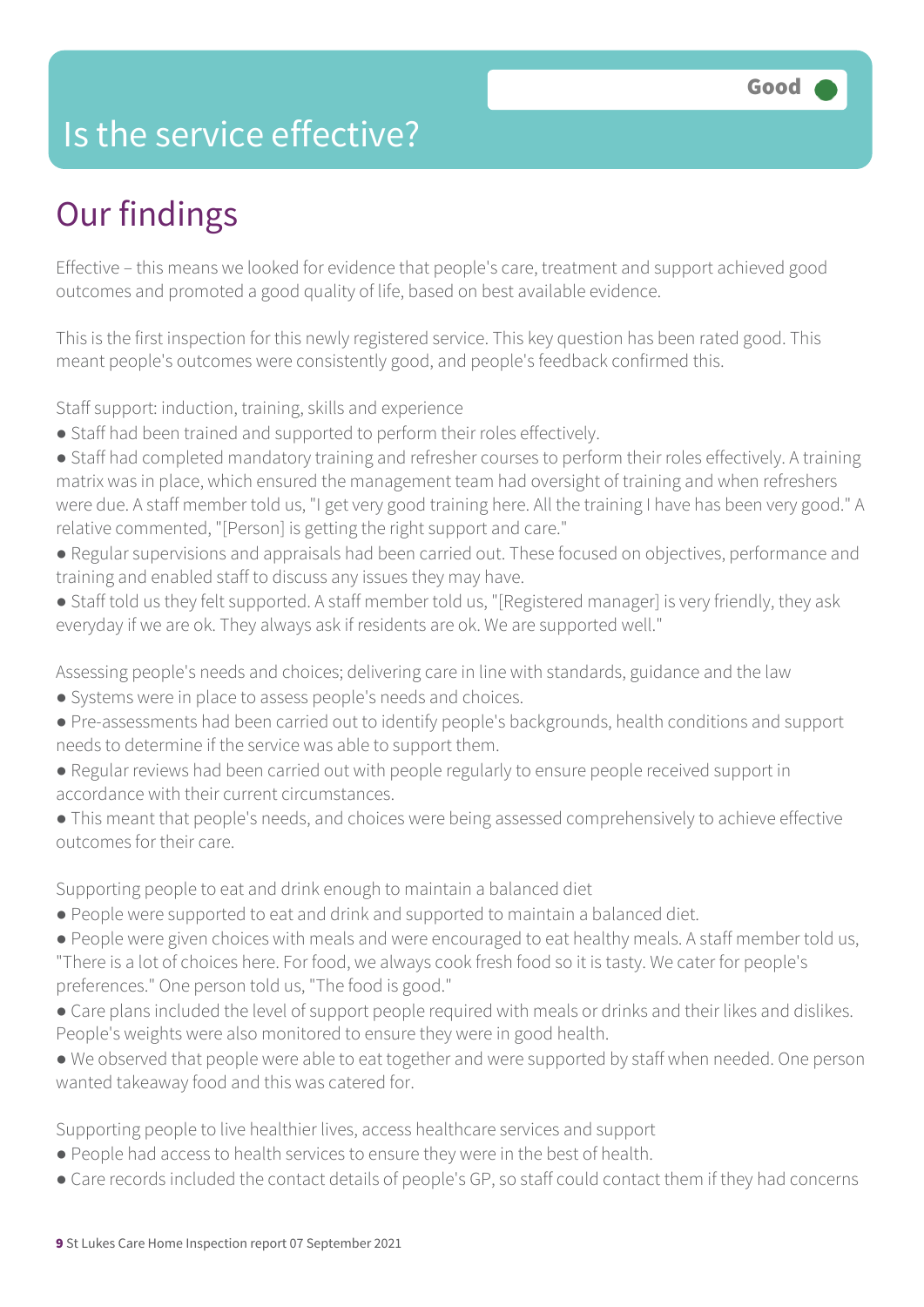about a person's health. Staff knew when people were not well and what action to take.

- There was a hospital passport and health action plan in place, which included information on people's background and care needs and access to health services. Records showed that people had been supported to access a number health of services and had annual health reviews to ensure they were in good health.
- People also had access to dental services. An oral health care plan was in place on how to support people with oral health. Staff had also been trained on oral healthcare.
- The management team gave us examples on how people's general wellbeing and health has improved since moving into the home. A relative told us, "Since [person] has moved to St Lukes, [person] is very happy there and their health has improved. [Person] is doing a lot more."

Ensuring consent to care and treatment in line with law and guidance

The Mental Capacity Act 2005 (MCA) provides a legal framework for making particular decisions on behalf of people who may lack the mental capacity to do so for themselves. The Act requires that, as far as possible, people make their own decisions and are helped to do so when needed. When they lack mental capacity to take particular decisions, any made on their behalf must be in their best interests and as least restrictive as possible.

People can only be deprived of their liberty to receive care and treatment when this is in their best interests and legally authorised under the MCA. In care homes, and some hospitals, this is usually through MCA application procedures called the Deprivation of Liberty Safeguards (DoLS). We checked whether the service was working within the principles of the MCA.

- Systems were in place to obtain consent from people to provide care and support.
- Staff had received training on the MCA and were aware of the principles of the act. DoLs applications had been made for people whose liberty was being deprived to ensure their safety.
- Staff told us that they always requested people's consent before doing any tasks. We observed that staff asked for people's consent before supporting them, such as with medicines.

Adapting service, design, decoration to meet people's needs

- The home was adapted and designed to meet peoples needs.
- People had their own rooms. We observed people's rooms were decorated with their preferences. This meant that people's preferences were taken into account and their needs were being met.

● There was a communal and dining area for people to spend time with each other and staff. We observed that people were able to go out on the garden area for fresh air. We saw that people felt at home and had a good relationship with each other and staff. The home was located in a residential area with access to shops and community services.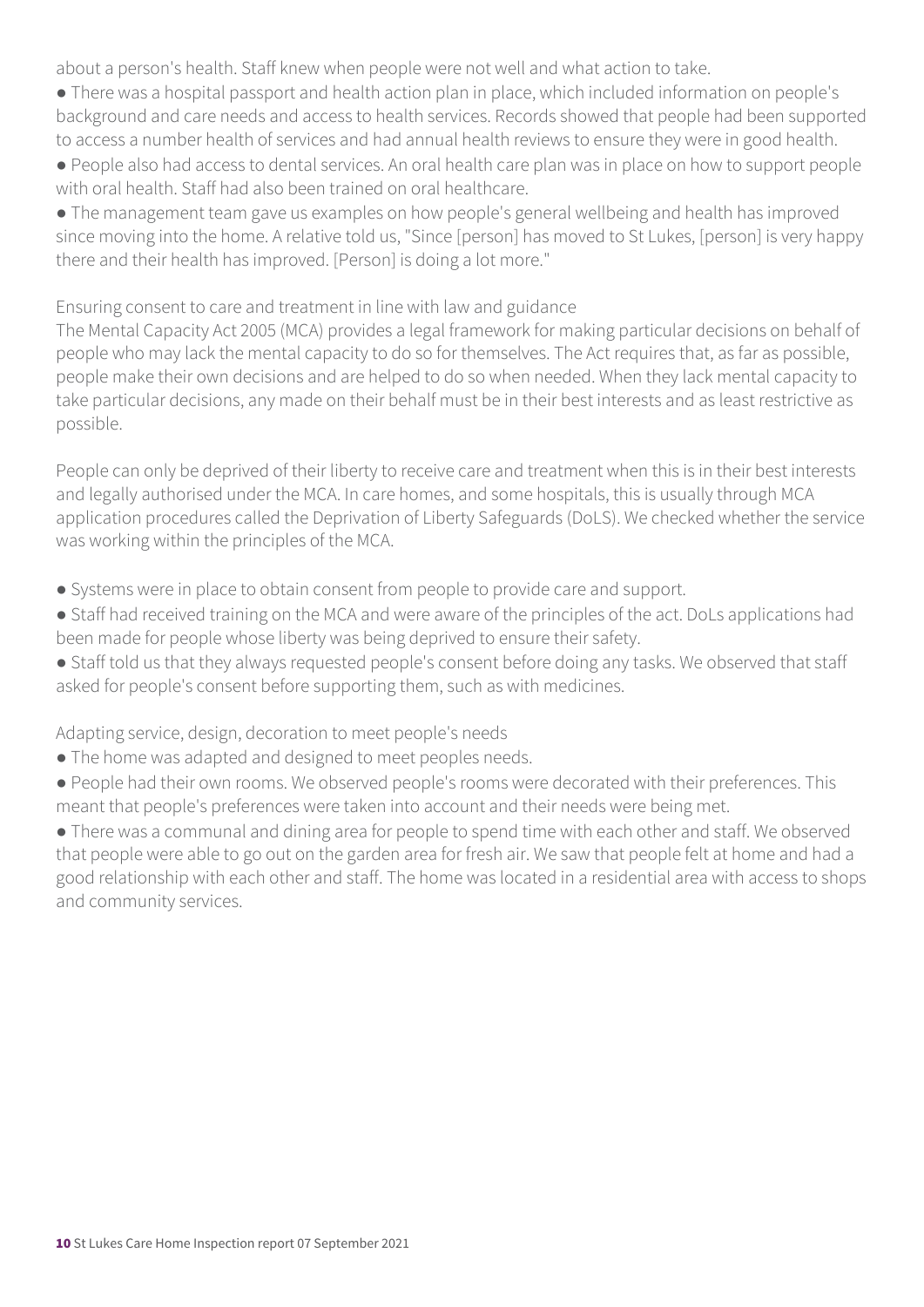### Is the service caring?

### Our findings

Caring – this means we looked for evidence that the service involved people and treated them with compassion, kindness, dignity and respect.

This is the first inspection for this newly registered service. This key question has been rated good. This meant people were supported and treated with dignity and respect; and involved as partners in their care.

Ensuring people are well treated and supported; equality and diversity

- People were treated with kindness and respect. A person told us, "I like the staff." A relative told us, "Staff are friendly." A compliment from a professional included, "Whenever I visit, I am struck by the friendly and homely atmosphere at St. Lukes. I have observed that the staff are helpful and supportive to residents even when situations are extremely challenging."
- People were protected from discrimination within the service. Staff understood that racism, homophobia, transphobia or ageism were forms of abuse. They told us people should not be discriminated against because of their race, gender, age and sexual orientation and all people were treated equally.
- People's religious beliefs, interests and preferences were included in their care plans. The registered manager told us that people were supported to worship according to their religious beliefs and we observed that one person's religious preferences with meals were catered for. A person told us, "I pray lots here."

Supporting people to express their views and be involved in making decisions about their care

- People and relatives were involved in decisions about their care.
- Staff told us they always encouraged people to make decisions for themselves while being supported, such as with dressing and personal care. A staff member told us, "I always give people choices, I never force anything. Even on food, I give them choices. We make sure they are involved in decision making."
- We observed that people had choices with meals and activities. This was reflected in their care plans, which included their preferences and how they wanted to be supported.

Respecting and promoting people's privacy, dignity and independence

- People's privacy and dignity was respected.
- We observed that people were able to spend time in their room without being disturbed and staff knocked on people's doors before entering. We did not see anything that would have impacted on a person's dignity negatively.
- Staff gave us examples of how they maintained people's dignity and privacy, not just in relation to personal care but also in relation to sharing personal information. Staff understood that personal information should not be shared with others and that maintaining people's privacy when supporting with personal care was vital in protecting their dignity.

● Staff encouraged people to be independent. Care plans included information on certain tasks people completed independently. We observed people carried out tasks independently such as tidying up their home. A staff member told us, "I like to make sure if I can see people can do something by themselves, I will allow them to do it but observe to see if they need help. We try to make sure independence is promoted because it helps you morally."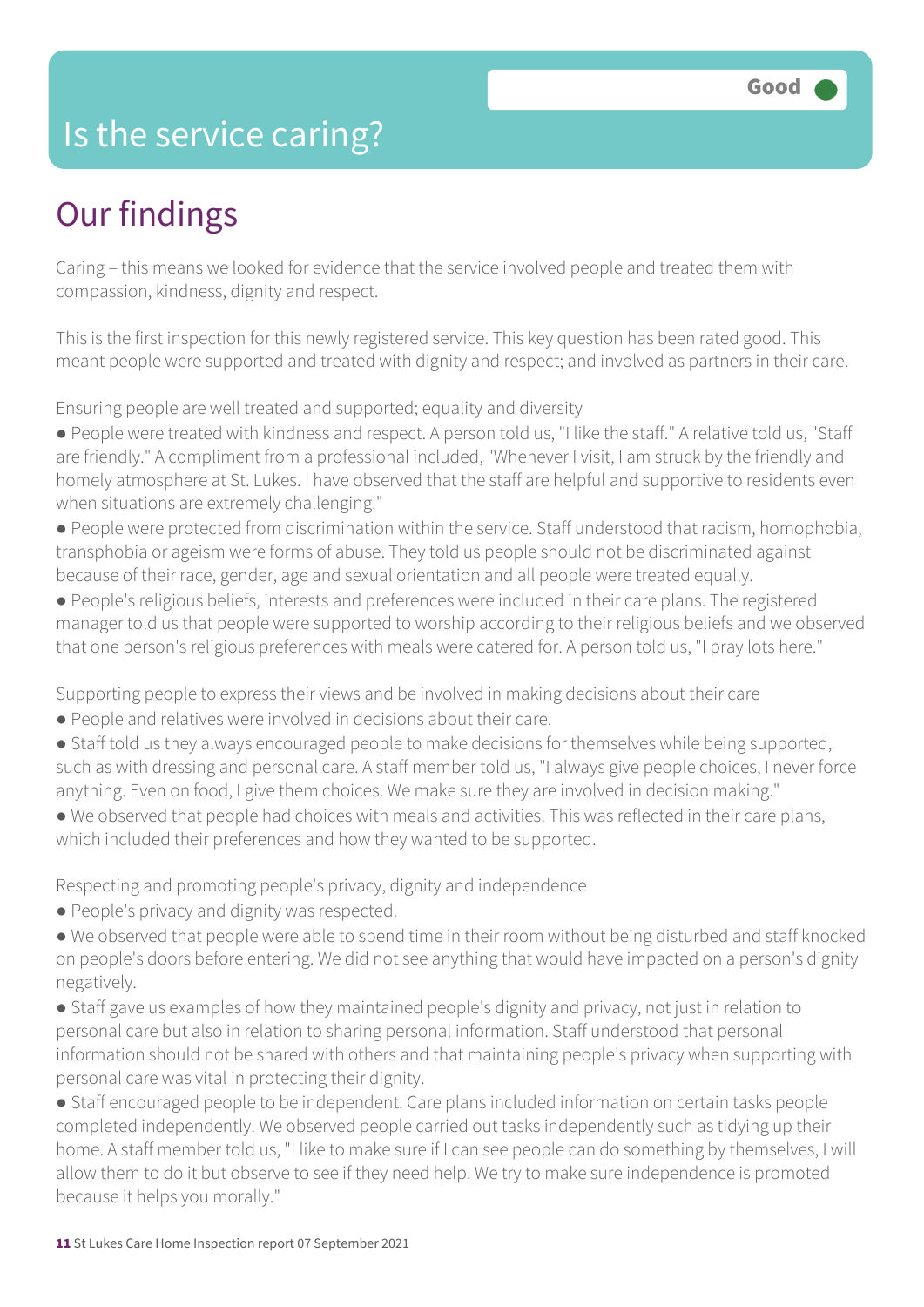### Is the service responsive?

### Our findings

Responsive – this means we looked for evidence that the service met people's needs.

This is the first inspection for this newly registered service. This key question has been rated good. This meant people's needs were met through good organisation and delivery.

Planning personalised care to ensure people have choice and control and to meet their needs and preferences

- People received personalised support, which was in accordance with their preferences and choices.
- Care plans were person centred and included information on how to support people. People were involved with planning their care and this was reviewed monthly. A staff member told us, "Care Plan here they are good and straightforward and tells you relevant information you need to support people."
- Care plans included information on people's background. People's daily routines were also included to ensure staff were aware on how people liked to live their life.
- We observed that staff regularly spent time with people engaging in conversation and joining them in activities such as music and dance. A staff member commented, "It's all positive here, we are all happy and we like coming to work. We have a good liaison between staff and management and we also try to create a positive environment for our residents also."

Supporting people to develop and maintain relationships to avoid social isolation; support to follow interests and to take part in activities that are socially and culturally relevant to them.

- People were supported with activities. A relative told us, "From what I understand, [person] is doing a lot of activities. [Person] goes out, cooks and paints." A compliment from a professional included, "The residents are always doing some activity with staff."
- People were able to meet and maintain contact with family and friends either through face time, telephone calls or going outside to cafes or parks. The home also arranged activities such as going to the seaside with residents of another care home owned by the provider.
- Care plans included people's interests and what they enjoyed doing. We observed that people went out and also participated in individual activities such as drawing. There was a weekly activity planner displayed in the communal area and staff told us that they had recently visited the seaside, which people thoroughly enjoyed. A staff member told us, "We have an activity chart, we do activities on a regular basis. They like to go out to shops and we have games inside like board games and listen to music and movie nights and bingo nights." This meant people were supported to avoid social isolation, develop relationships and follow hobbies that meant something to them.

#### Meeting people's communication needs

Since 2016 onwards all organisations that provide publicly funded adult social care are legally required to follow the Accessible Information Standard (AIS). The standard was introduced to make sure people are given information in a way they can understand. The standard applies to all people with a disability, impairment or sensory loss and in some circumstances to their carers.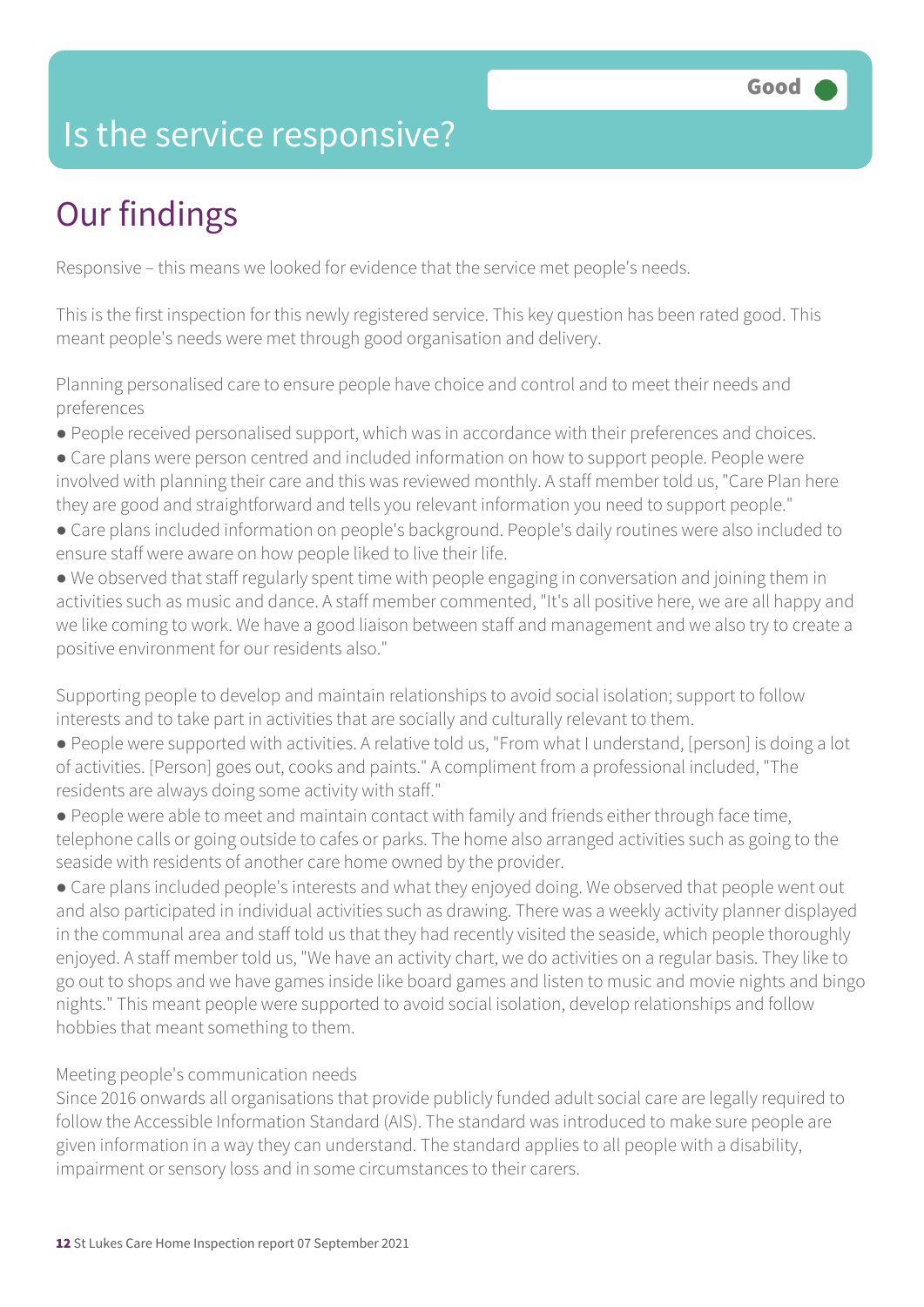● People's ability to communicate was recorded in their communication care plan, to help ensure their communication needs were met. The plan included information on how to communicate with people effectively. Information was available in easy read formats with use of pictures. Materials such as communications cards were available and used when needed to communicate with people. We observed that staff knew people well and communicated with them in a way that was respectful and met their communication needs.

Improving care quality in response to complaints or concerns

● The service had a complaints procedure. We were told that no complaints had been received since the home registered with the CQC.

● The registered manager told us people were made aware of the complaints process and were aware of how to make complaints. Staff were able to tell us how to manage complaints.

End of Life care and support

● The home did not support people with end of life care.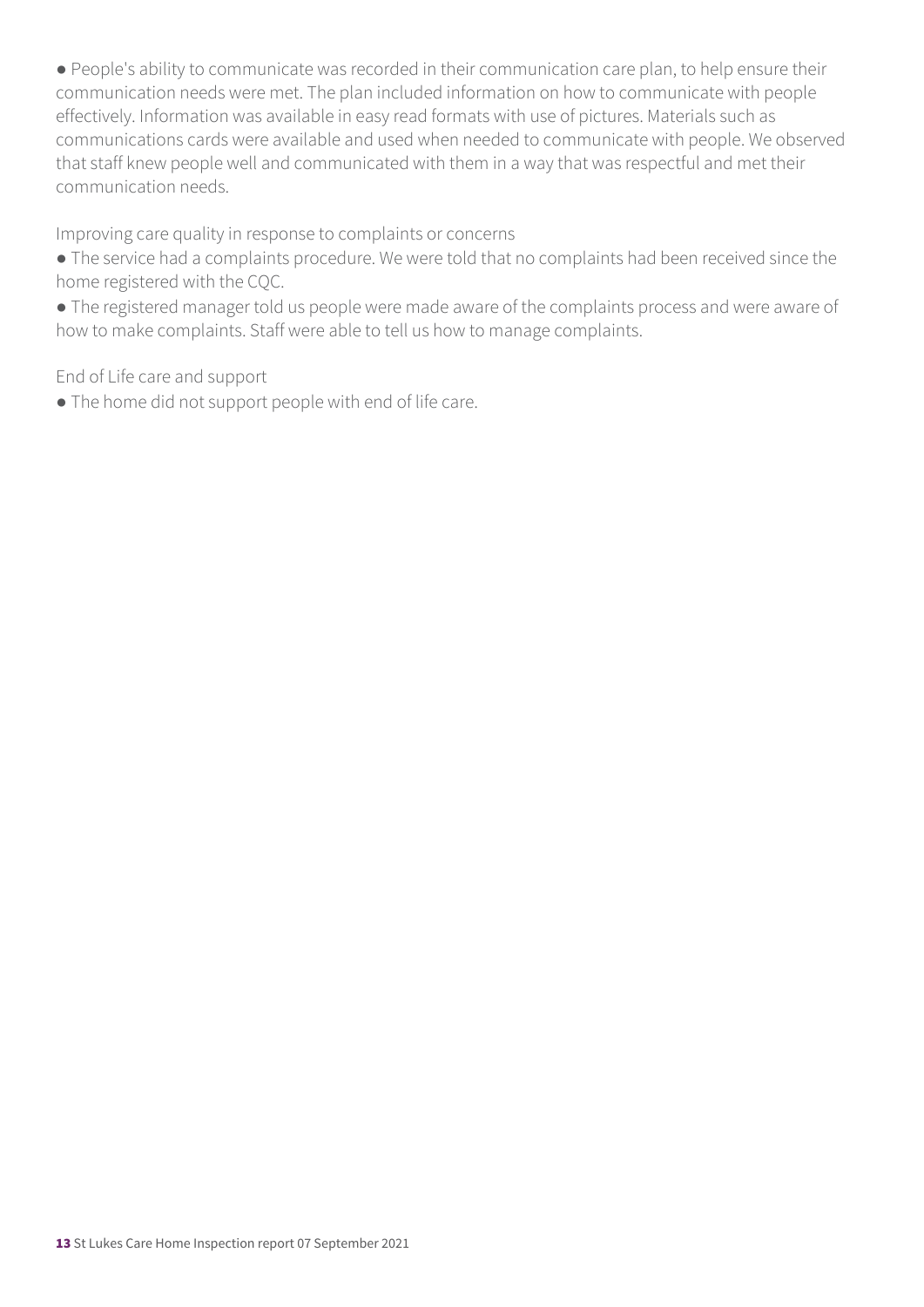### Is the service well-led?

### Our findings

Well-Led – this means we looked for evidence that service leadership, management and governance assured high-quality, person-centred care; supported learning and innovation; and promoted an open, fair culture.

This is the first inspection for this newly registered service. This key question has been rated requires improvement. This meant the service management and leadership was inconsistent. Leaders and the culture they created did not always support the delivery of high-quality, person-centred care.

Promoting a positive culture that is person-centred, open, inclusive and empowering, which achieves good outcomes for people;

- Robust quality assurance systems were not in place.
- Monthly audits were carried out on all aspects of the services, which included care plans, risk assessments and medicines. A quality report was then generated and sent to the provider. The provider also carried out random audits of the home and actions were discussed with the registered manager. However, the audits had not identified the shortfalls we found with risk assessments and medicine management.
- Although the management team took prompt action to address the shortfalls identified, they told us they would take action to ensure audit systems were more robust to ensure shortfalls were identified and take prompt action. One of these actions included more frequent provider audits.

This meant the service had failed to ensure that adequate quality assurance and systems were in place to identify shortfalls and take prompt action to ensure people received safe care. This was a breach of Regulation 17 of the Health and Social Care Act 2008 (Regulated Activities) regulations 2014.

Engaging and involving people using the service, the public and staff, fully considering their equality characteristics; Continuous learning and improving care

- Staff meetings were held to share information. The meetings kept staff updated with any changes in the service and allowed them to discuss any issues or areas for improvement as a team.
- Peoples cultural and religious beliefs were recorded and staff were aware of how to support people considering their equality characteristics.
- The management team told us they also obtained feedback from relatives and people about the service and performance of people, relatives and staff through surveys. The results were positive.
- Resident's meetings were also held and records of minutes showed that people discussed their preferences with activities, their ideas for their home and meals. A staff member told us, "We also have weekly resident's meetings so residents can freely express their preferences and opinions to us."

How the provider understands and acts on the duty of candour, which is their legal responsibility to be open and honest with people when something goes wrong

● The provider and registered manager were aware that it was their legal responsibility to notify CQC of any allegations of abuse, serious injuries or any serious events that may stop the running of the service and be open and transparent to people should something go wrong.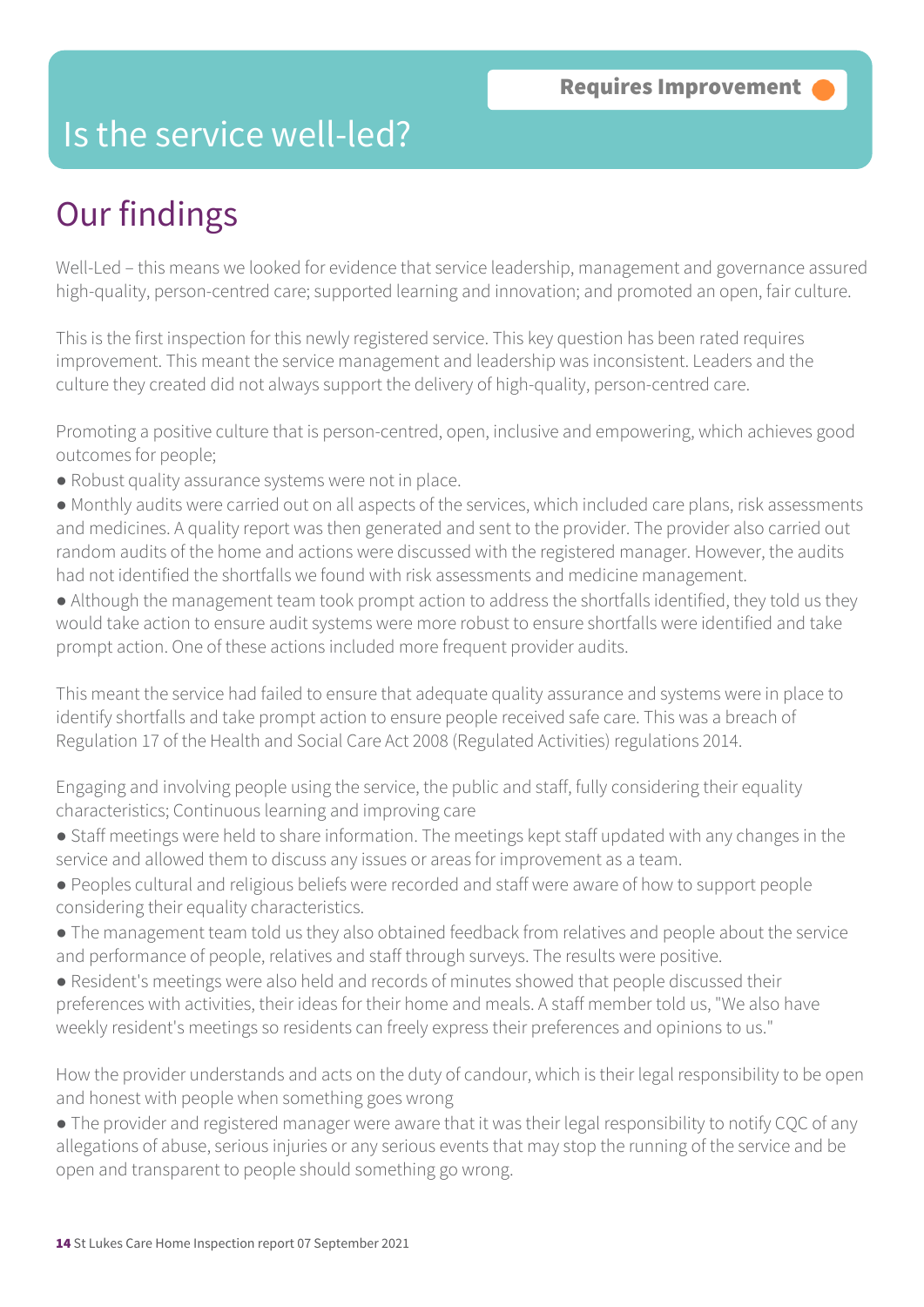Managers and staff being clear about their roles, and understanding quality performance, risks and regulatory requirements

● The management team were clear about their role and understood risks and regulatory requirements. They told us once staff were employed, training and induction would ensure staff were clear about their roles and regulatory requirements to deliver quality in their performance. We were informed that risk assessments would be made robust and this would be communicated to staff to ensure they were aware of risks and how to provide safe high-quality care at all times.

● Staff were clear about their roles and were positive about the management of the service. One staff member told us, "I started in August last year and the level of support from provider and manager is incredible. They have supported me with any issues. They are very good managers. They are well-led. I can go to them anytime, if I am not sure of anything." Another staff member told us, "It is fantastic here, every work is hard but we work like a team. We are supported well. So overall its good."

● People and relatives were positive about the service. A person told us, "I like it here." A relative told us, "[Registered manager] is good, they are always keeping me informed. As a manager, they are very efficient."

Working in partnership with others:

● The service worked in partnership with professionals to ensure people were in good health.

● The provider told us they would work in partnership with other agencies, such as health professionals and local authorities, if people were not well, to ensure people were in the best possible health. We saw records that showed people have access to a number of health services to ensure they were in the best of health. A relative told us, "[Person] is doing well there. They look well."

● We saw a compliment from a professional, this included, "I enjoy joint working with you [registered manager] and your team. You provide prompt feedback regarding [person's] progress and this is always crucial in reviewing [person's] treatment and care. The excellent work you do has contributed immensely to [person's] progress so far."